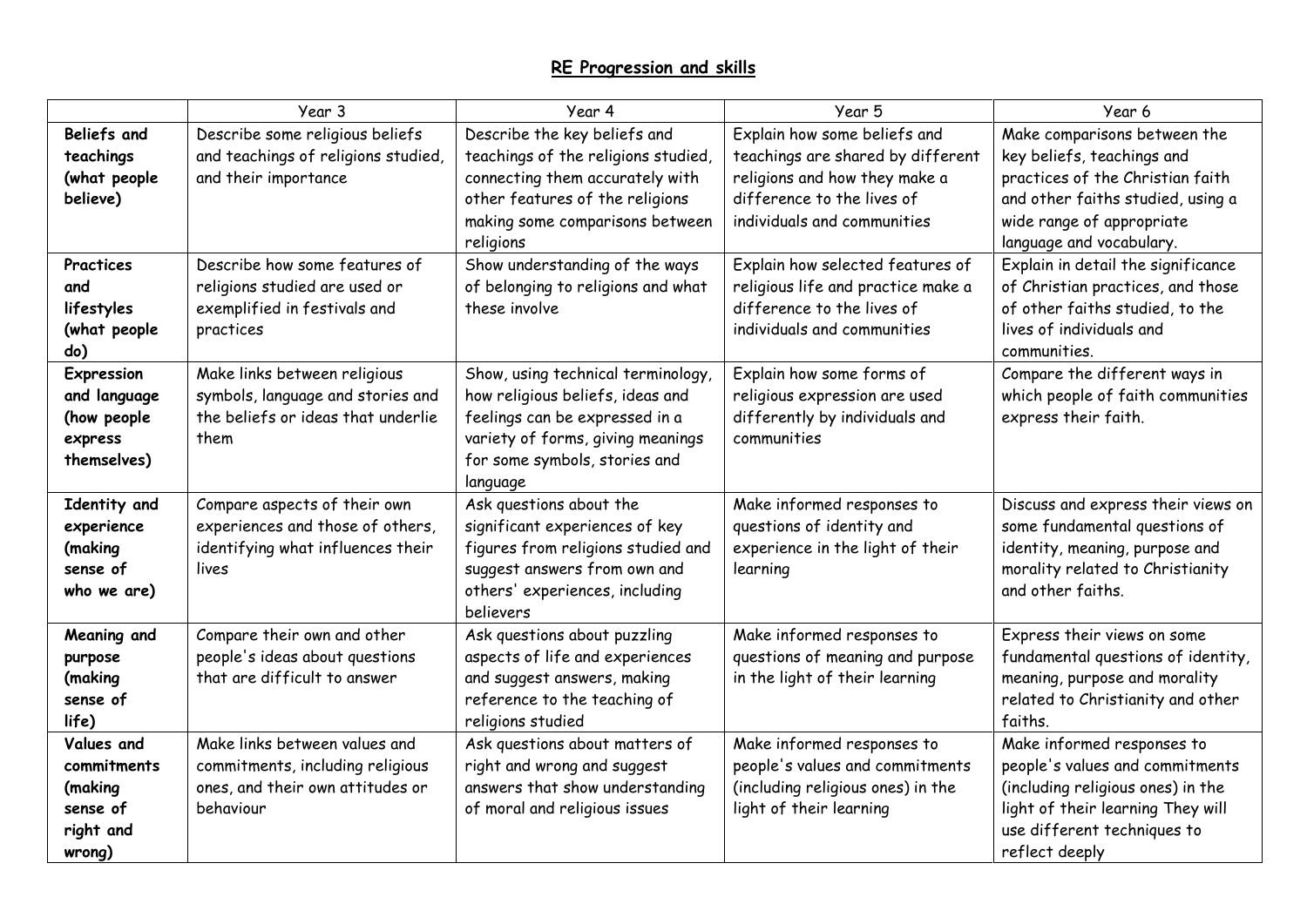Progression in RE depends upon the development of the following generic learning skills applied to RE. These skills should be used in developing a range of activities for pupils to demonstrate their capabilities in RE. **They ensure that teachers will move pupils on from knowledge accumulation and work that is merely descriptive to higher level thinking and more sophisticated skills.** 

**Reflection** – this includes:

• Reflecting on feelings, relationships, experience, ultimate questions, beliefs and practices **Empathy** – this includes:

- Considering the thoughts, feelings, experiences, attitudes, beliefs and values of others
- Developing the ability to identify feelings such as love, wonder, forgiveness and sorrow
- Seeing the world through the eyes of others, and seeing issues from their point of view **Investigation** – this includes:
- Asking relevant questions
- Knowing how to gather information from a variety of sources
- Knowing what may constitute evidence for justifying beliefs in religion
- **Interpretation**  this includes:
- Drawing meaning from artefacts, works of art, music, poetry and symbolism
- Interpreting religious language
- Suggesting meanings of religious texts
- **Evaluation**  this includes:
- Debating issues of religious significance with reference to evidence and argument
- **Analysis**  this includes:
- Distinguishing between opinion and fact
- Distinguishing between the features of different religions
- **Synthesis**  this includes:
- Linking significant features of religion together in a coherent pattern
- Connecting different aspects of life into a meaningful whole
- **Application**  this includes:
- Making the association between religion and individual, community, national and international life
- **Expression**  this includes:
- Explaining concepts, rituals and practices
- Expressing religious views, and responding to religious questions through a variety of media